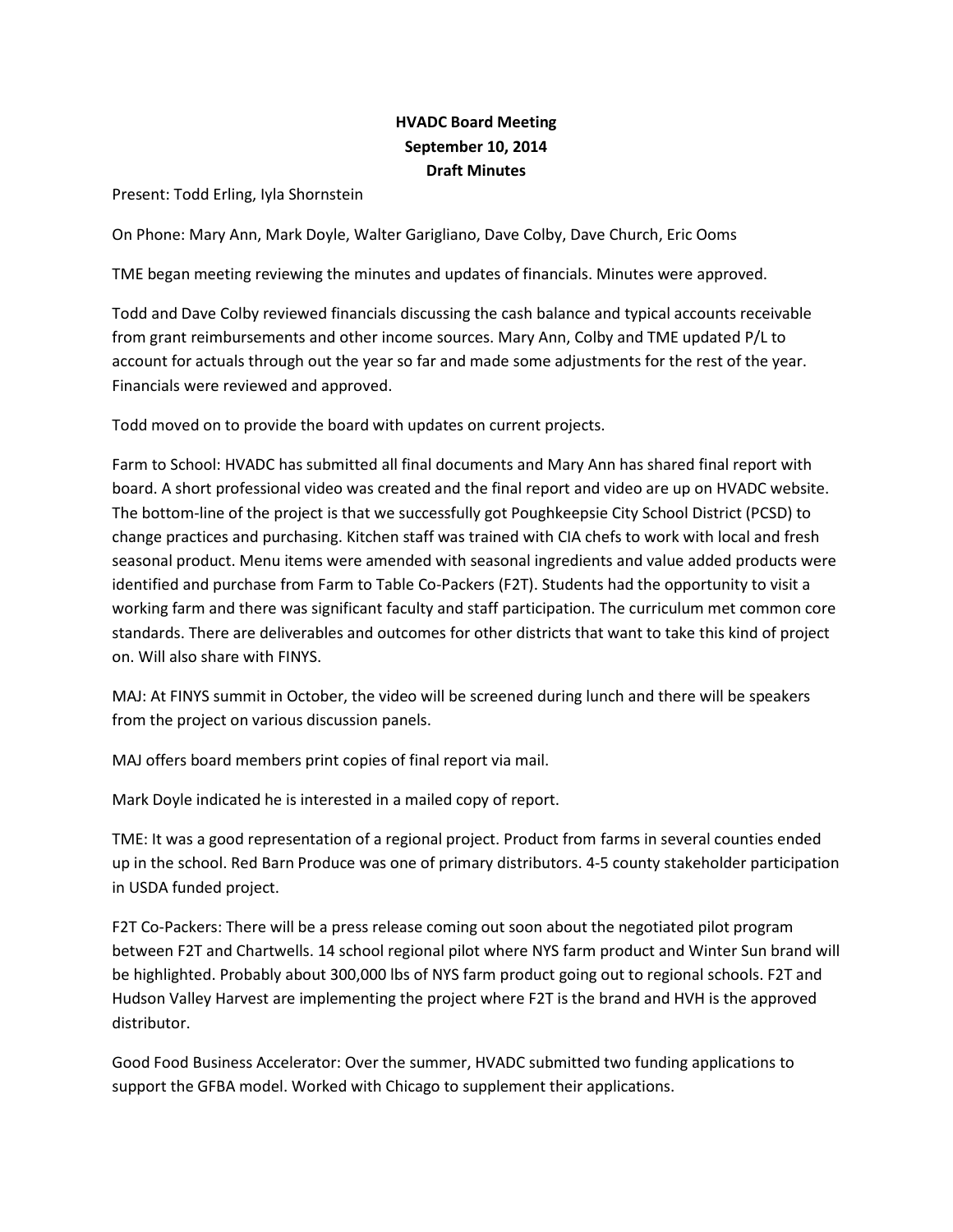- 1) USDA local food promotion program application: new funding program out of new farm bill
- 2) SBA business accelerator

HVADC did not receive SBA grant, but Chicago location did as they are further ahead in the process. It was indicated that HVADC has a good chance for future funding rounds. USDA applications are still being reviewed—hoping to find out in October.

Hudson Valley Bounty: HVADC would like to try and get together Board Members that are interested in reviewing the exercise that Iyla and Tracy are completing which was assessing the program, looking at its strengths and why it was created. Need to evaluate how we will transition the program over the next year. Originally it was a farm to chef network but most chefs now have their connections.

So, do we now transition into educating the public? Preliminary findings are being reviewed internally. Expect to have a final report for planning in 2015. Would like to have a sub-group of board members to help move the program forward in 2015.

Doyle: This is good time to assess if the job that was set out to do has actually been done and determine what needs to be done next.

TME: HVADC has also been working with Orange, Dutchess and Sullivan Planning Departments. There is a dialogue on what the farmers and producers need to have as well as what are appropriate elements to address regionally. Cross-endorsed elements. Determining what needs to happen in the counties and how it can be supported by a common denominator. We think the Bounty program can play into this somehow.

Church: Where are we at with new board members?

TME: We are making progress. We have spoken with March and Anne has agreed to come on for 2015. Dean Casey has switched jobs and needs to see if he can still be involved through Rensselaer County. We previously voted Anne and Dean on to the board. We need to confirm March's availability, who will replace Janet.

Church: Technically we still have to vote March on.

Eric makes motion to bring on March.

Mark Doyle seconds.

Motion passed.

TME: March has expressed interest in the Bounty program. Could offer insight into 2015 transition and review.

Church: Is she coming on as an individual or for Pattern for Progress?